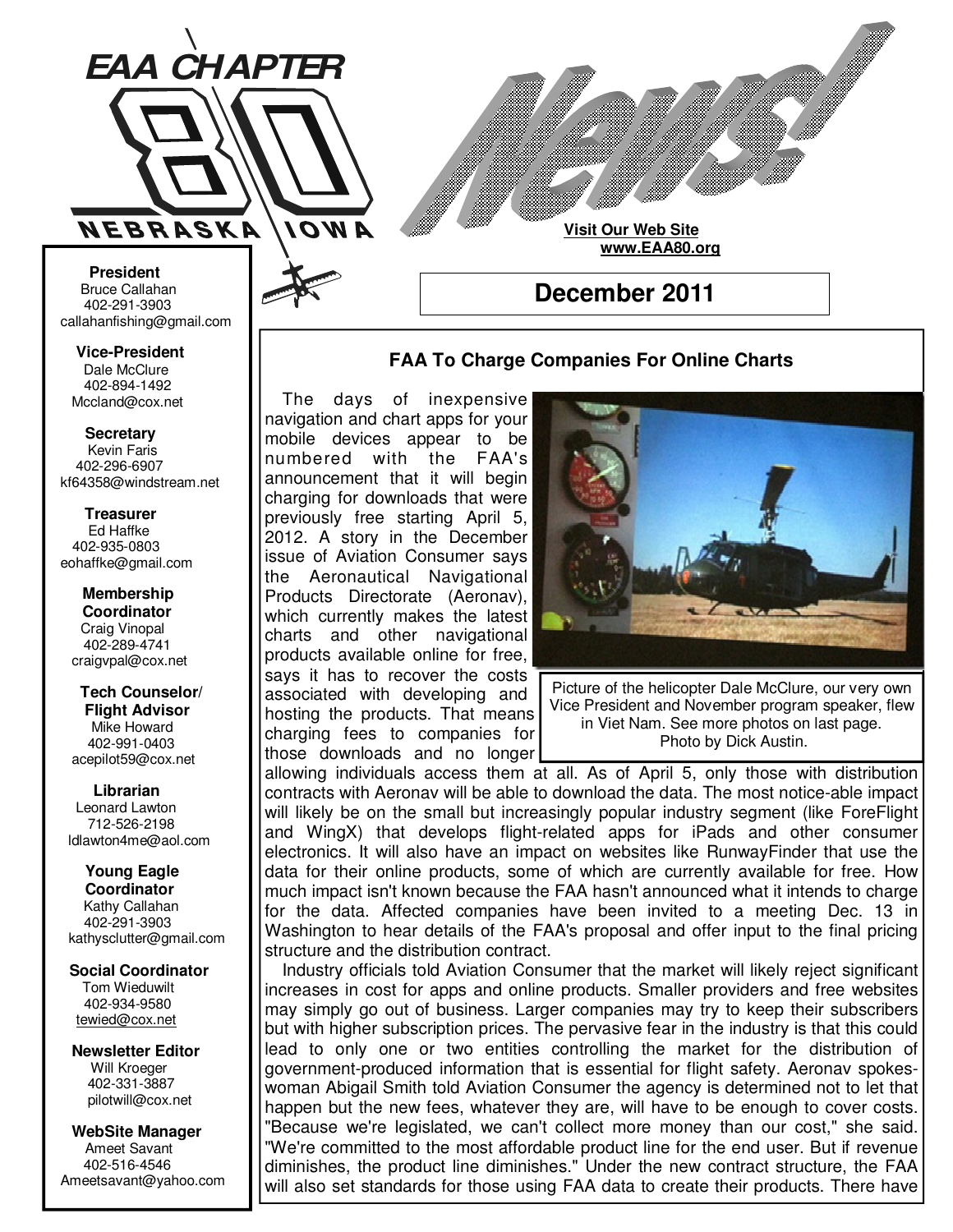| been issues with data being made inaccessible in the<br>production of some apps and the standards will ensure<br>that all information on printed charts is available in any<br>digital version.<br>(This article was written by Jeff Van West for AVweb,<br>Avflash News, November 13, 2011)                                                                                                                                                                                                                                                                                                                                                                                                                                                   | Anyone interested in being the newsletter editor or<br>website master? These two positions have been held by<br>the same two people for a number of years. The web site<br>position needs to be filled as soon as possible while there<br>still is time on the newsletter. Talk to Ameet or myself if<br>interested.                                                                                                                                                                                                                                                                                                                                                                                                                                                                                                                                                                        |
|------------------------------------------------------------------------------------------------------------------------------------------------------------------------------------------------------------------------------------------------------------------------------------------------------------------------------------------------------------------------------------------------------------------------------------------------------------------------------------------------------------------------------------------------------------------------------------------------------------------------------------------------------------------------------------------------------------------------------------------------|---------------------------------------------------------------------------------------------------------------------------------------------------------------------------------------------------------------------------------------------------------------------------------------------------------------------------------------------------------------------------------------------------------------------------------------------------------------------------------------------------------------------------------------------------------------------------------------------------------------------------------------------------------------------------------------------------------------------------------------------------------------------------------------------------------------------------------------------------------------------------------------------|
| $\mathcal U$ ecember Meeting Time & Location<br>Our Chapter Christmas/Holiday party.<br>When: Monday December 12th;<br>Social hour at 6 pm.<br>Eat at 7 pm<br>Where: Arbor Hall, 14040 Arbor street, Omaha<br>One block north of Oak View mall<br><b>Eats:</b> Buffet style - Carved prime rib, honey baked<br>ham, roasted breast of turkey, Herb potatoes,<br>Steamed vegetables, salad, desert bar.<br><b>Drinks:</b> Iced tea, coffee and soft drinks included.<br>Cash Bar<br><b>Price:</b> \$20.00 per person (members and guest)<br>What we know: The food is outstanding.<br>What we need: Head count. Please respond to the<br>ping invite. Not on email, please contact a Chapter<br>officer. Please respond by Monday December 5th. | EVENTS: (B) - Breakfast / (L) - Lunch<br>1st Sat<br>Chapter 1055 (B) (0800-1000)<br>York, NE<br>3rd Sat<br>Chapter 569 (B) (0800-1000)<br>Crete, NE<br>Candy Canes and Airplanes*<br>Dec 3<br>Salina, KS<br>*KSLN - At Hangar 600 (2720 Arnold) Saturday at 2 p.m.<br>Among the candy canes and Christmas folk will be civilian and<br>military aircraft displays and tours. Pilots are encouraged to taxi<br>their planes to the hangar for easy access. Cookies and cocoa<br>will be provided free of charge while supplies last!<br>We are open for scholarship support nominations<br>for next year's 2011 EAA Summer Camps. For eligible<br>persons (see the EAA Web Site), a letter to the Board is<br>required from the nominee that tells us what his/her flight<br>experience and interest are and why we should provide<br>support. We would like to see these nominations sooner |
| ecember Program.<br>Our very own Harlon Hain will be talking about the SR-71.                                                                                                                                                                                                                                                                                                                                                                                                                                                                                                                                                                                                                                                                  | than as the senior camp fills up quick. We still do not<br>know what discounts we will get from EAA for our young<br>Eagle flights.<br><b>AirVenture</b><br>2011<br><b>DVD</b><br>Nearly Ready for Release<br>The always-anticipated AirVenture retail DVD, the annual<br>review of the highlights each summer at Oshkosh, has<br>been completely edited and is on its way for duplication.<br>The DVD, produced from the hundreds of hours of footage                                                                                                                                                                                                                                                                                                                                                                                                                                      |
| <b>ELECTION RESULTS - The following were elected at</b><br>the November meeting:<br>President - Bruce Callahan (I think)<br>Vice President - Dale McClure<br>Treasurer - Ed Haffke<br>Secretary - Kevin Faris<br>The following positions remained filled with these<br>volunteers:<br>Tech Counselor/Fly-out Coordinator: Mike Howard<br>Tools/Social: Tom Wieduwilt (TW)<br>Young Eagles: Kathy Callahan<br>Membership: Craig Vinopal<br>Newsletter: Will Kroeger<br>We are also looking for a new webmaster.                                                                                                                                                                                                                                 | shot at AirVenture, will then be available through the EAA<br>AirVenture Museum gift shop, EAA catalog or online at<br>http://www.shopeaa.com/<br>In fact, you may what to go to the EAA online store to find<br>that perfect Christmas gift for yourself.                                                                                                                                                                                                                                                                                                                                                                                                                                                                                                                                                                                                                                  |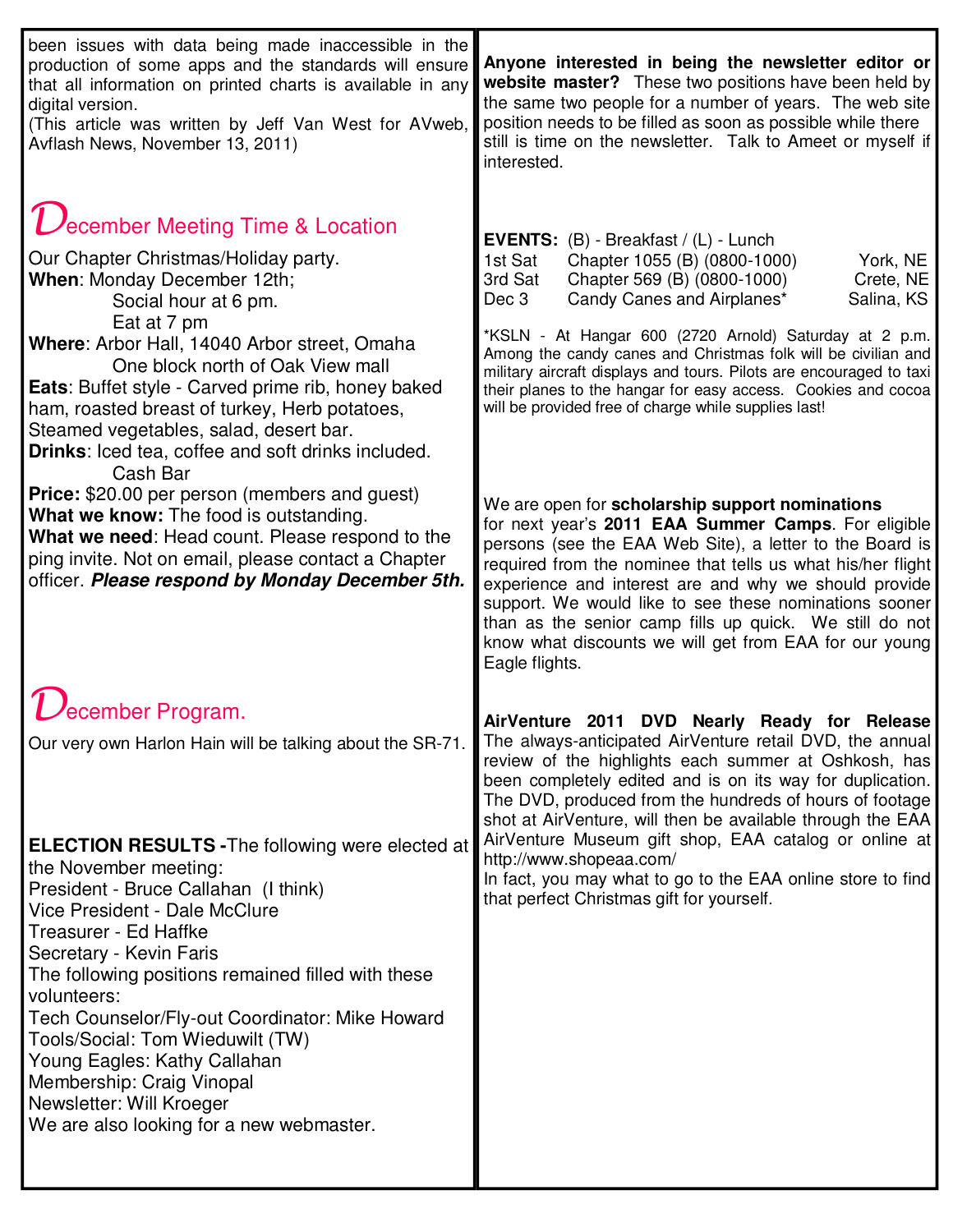*EAA Chapter 80*  November 14, 2011 Official Meeting Minutes

Will be emailed later.

## **\*\*\*J3 CUB and Mustang for sale\*\*\***

An Oklahoma 1946 J 3 Cub. It was built on August 7, 1946 and was the 7th one off the line in Oklahoma city, Oklahoma. The rebuild project is 98% complete airplane with many spare parts. It comes with an A65 continental engine (minus the cylinders) and a lot of spare parts.

Asking \$15,000. Want the Cub to go to a good home - someone that loves cubs and doesn't intend to build it for resale. 1970 Mustang Convertible, 351 V 8 Windsor 2 barrel carb, 107,000 original miles, unrestored A/C and is an Automatic. Asking \$5000.

**For more info contact Jan Daniels at:** Home: 402-493-0789 Cell: 402-670-2375 **Or her son Deny at: Pittsspecial1972@yahoo.com CELL: 386-847-4037 (leave a message)**

## **Possible Cessna 195 Partnership Opportunity!**

Have you always dreamed of owning a timeless radial engine, tail wheel, 5 seat aircraft? Me too! I am considering starting a 3 or 4 person partnership in a Cessna 195 that would be based in Plattsmouth, NE (KPMV). The candidate aircraft would be a well maintained and fully IFR capable 195B. The up front cost would be approximately \$25/k per member, \$150/mo/ea fixed cost and \$150/hr wet variable cost. Members would need airplane single engine land, high performance and tail wheel endorsement with  $200+$  hours total and  $40+$  hours of tail wheel time (pending insurance approval). If interested, contact Brian Peterson brian@epetersons.com 402-960-0011

For sale *1/4 ownership in a 1956 Cessna 172* four seat plane. Aircraft is hangared at Millard-(MLE). Aircraft has an STC for autogas. Share cost is \$7500.00, hourly rate is \$25.00 dry. Hangar rent (\$150.00 a mo.) and insurance (\$750.00 approx.yr.) are shared between 3 owners (for now). An ideal trainer/first aircraft or time builder. If interested, call Ken Bahr at 402-559-0133.

*Wanted:* Steve Farner is looking to join or create a partnership for a heavy single (6-place) or light twin. Blair airport (BTA) is preferred, but would consider other options also. He can be reached at steve.farner@bellevue.edu, or at 402- 690-8751.

**Aircraft for Sale new price!!**: 1975 Archer II, N70GK Blue-White-Maroon, 1975 Archer II N70GK Blue-White-Maroon. Good Paint (2000) and Interior (new upholstery 2005), Hangered at Millard (MLE), Fresh Annual 1 April 11 plus all 24 Month IFR Certs, Garmin Stack with a 430W plus KN64 DME and second nav/radio (KX155), AeroGuard Back up Vacuum and Century I AutoPilot, 2156 on engine, good pressures and clean oil.

Asking \$38,500 (Vref \$44, 500) Contact Jim Ratte at jrnuke@cox.net or 402-964-2645 Jim also has a pair of Bose Aviation Headsets X (original \$991) on sale for \$600 and an ICOM IC-A24 Nav/Com Handheld Transceiver for \$225.